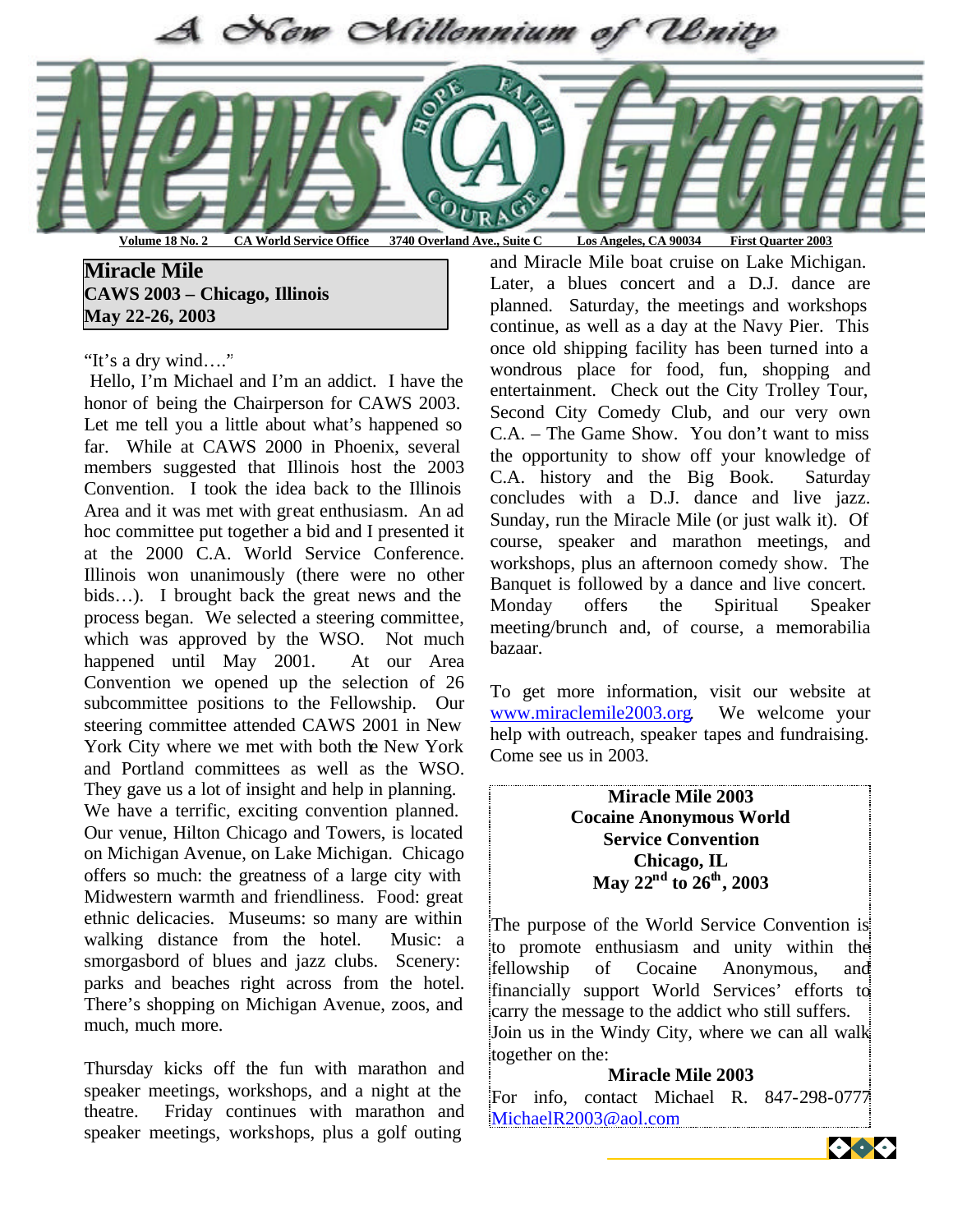#### **CAWS Board of Trustees**

**Jackie S.**, *Atlantic North Regional Trustee London, England*

**Teri K.**, *Atlantic South Regional Trustee Marietta, GA*

**Cynthia C.**, *Pacific North Regional Trustee Redmond,WA*

**Spencer L.**, *Midwest Regional Trustee Columbus, OH*

**Matthew R.**, *Southwest Regional Trustee Tijeras, NM*

**Elizabeth S***., World Service Office Trustee San Marino, CA*

> **John B**., *World Service Trustee Chatsworth, CA*

**Leon M**., *Trustee at Large #1 Los Angeles, CA*

**Jahi B**., *Trustee at Large #2 Kansas City, MO*

#### **CAWSO Board Of Directors**

**Bob C.,** *Chair Los Angeles, CA*

**Mark K***., Vice-Chair Ventura, CA*

**Kevin M.**, *Secretary Los Angeles, CA*

**John VH***, Treasurer Chatsworth, CA*

**Elizabeth S***., Director / WSO Trustee San Marino, CA*

**John B.,** *Director / WS Trustee Chatsworth, CA*

> **Patty F.,** *Paid Director Los Angeles, CA*

**Mike G.,** *Director San Diego, CA*

**Earl H.,** *Director La Crescenta, CA*

#### **CAW S O P e r s o nn e l**

**Patty Flanagan** *Office Manager* **Akasha J.** *Customer Service* **Leandra C.** *Office Assistant KarenL. Shipping Clerk* **NewsGram Staff Mike G***., Editor in Chief* **Michael T***. Layout*

#### **From The Chair of the WSO**

In spite of my prior service in CA, I have never before had the opportunity to write a column for the NewsGram. Needless to say, while I first thought this would be easy, it is both hard to get done and rather intimidating to compose. Anyway, like anything else in our program, I realized that I should stop waiting to get into the mood to write and "just do it." So here goes:

First of all, I want to say hello to the fellowship and thank the WSBT for their trust in appointing me Chair of the World Service Office. While I have spent several years as a member of the WSO Board, in one form or another, I was never the Chair and boy do I have a lot to learn. So far, what I can report is that CA has a very hard working World Service Office Board and well as hard working office staff. I want to express my thanks to everyone with whom I work.

I wish to announce that the WSBT has also added an additional Director to the Board, Earl H. from the San Gabriel/Pomona Valley. Earl has already began such projects as evaluating our telephone system and billing as well as exploring the possibility of changing our method of conducting telephone conferencing, all in the hope of saving money in these areas.

I also wish to announce that we have finally reached the WSC budget goal of \$10,000.00 to produce a PI video. As you may remember, this was passed by the WSC and we have been waiting to receive enough funding to contract for such a video. Now we can go forward.

Lastly, I would encourage all of Cocaine Anonymous, especially the Areas and Districts, to think of World Services when they are going over their donations and budget. It cannot be stressed enough that in order for the World Services to carry out its mission as directed by the WSC and WSBT, it needs sufficient funds to do so. We certainly thank all of you in the fellowship who send us contributions. If you are not sure where your area or district stands in this regard, perhaps you might take a moment and look at the back cover of the NewsGram to see how your area or district is doing in donations to World Services.

> Thank you for all of your support. Bob C. Chair of the WSO

## **WHERE TO WRITE:**

**CAWS CAWSO Attn: NewsGram Editor** Board of Trustees Board of Directors c/o CAWSO P.O. Box 492013 3740 Overland Ave., Ste C 3740 Overland Ave., Ste C

Los Angeles, CA 90049-8013 Los Angeles, CA 90034-6337 Los Angeles, CA 90034-6337

The NewsGram presents experiences and opinions of Cocaine Anonymous members. The opinions expressed herein are those of the individual contributors and are not to be attributed to nor taken as an endorsement by either Cocaine Anonymous or the NewsGram

The NewsGram is always looking for submissions! If you have ideas, cartoons, poems, stories or any other recovery or service related material that you would like considered for publication in future issues of the NewsGram, please forward with written permission and your original work to: NewsGram Editor, c/o CAWSO, 3740 Overland Avenue - Suite C, Los Angeles, CA 90034. Remember, we receive a lot of contributions, so your submission may not be selected, or at least not right away. You may see it in an upcoming issue! **Name \_\_\_\_\_\_\_\_\_\_\_\_\_\_\_\_\_\_\_\_\_\_\_\_\_\_\_\_\_\_\_\_\_\_ Phone Number ( ) \_\_\_\_\_\_\_\_\_\_**

#### **Address \_\_\_\_\_\_\_\_\_\_\_\_\_\_\_\_\_\_\_\_\_\_\_\_\_\_\_\_\_\_\_\_\_\_\_\_\_\_\_\_\_\_\_\_\_\_\_\_\_\_\_\_\_\_\_\_\_\_\_\_\_\_**

**City \_\_\_\_\_\_\_\_\_\_\_\_\_\_\_\_\_\_\_\_\_\_\_\_\_\_\_\_\_\_\_\_ State\_\_\_\_\_\_\_\_ Zip\_\_\_\_\_\_\_\_\_\_\_\_\_\_\_\_** I hereby give CAWSO, and NewsGram express permission to reprint my original work entitled:

 \_\_\_\_\_\_\_\_\_\_\_\_\_\_\_\_\_\_\_\_\_\_\_\_\_\_\_\_\_\_\_\_\_\_\_\_\_\_\_\_\_\_\_\_\_\_\_\_\_\_\_\_\_\_\_\_\_\_\_\_\_\_\_\_\_\_\_\_\_\_\_\_\_\_ in any future publication. I understand materials submitted may be edited for publication or may not be used, at the discretion of the Editors. Original work cannot be returned. All future publication rights remain those of author. Signature

#### **Attention: CA Hotline Chairs**

If your hotline number covers other area codes, please let the World Service Office know. The other area codes will be added to your hotline number for referencing purposes in the 800# computer. Please phone (310) 559-5833, Fax (310) 559-2554 or email cawso@ca.org

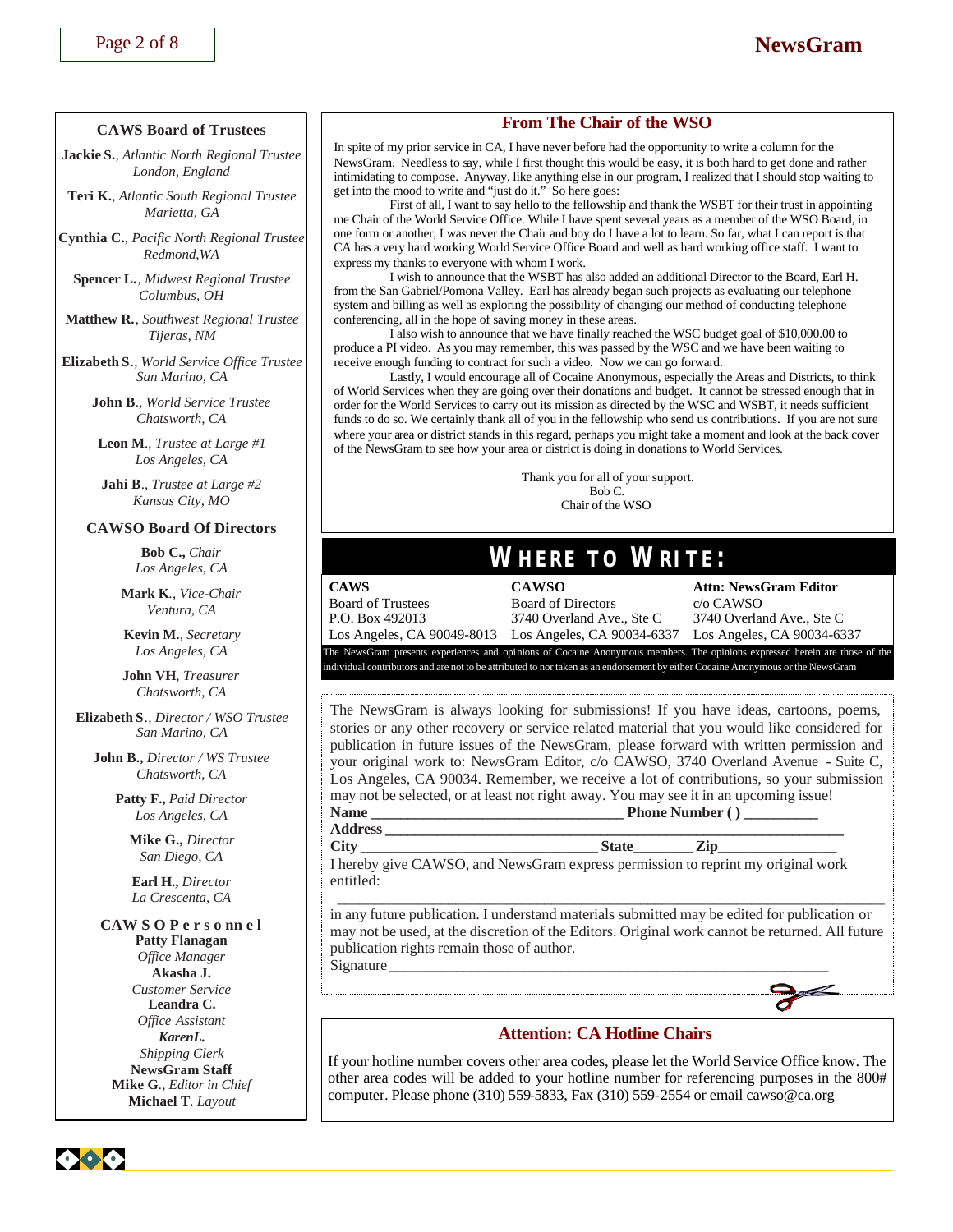# CALENDAR OF EVENTS

**Love and Tolerance Is Our Code 11th Annual SGPVCA Convention March 6-9, 2003** Riverside Resort Laughlin, Nevada Convention Chair: James Mc. (626) 890-0579 Vice Chair: Scott K. (909) 229-3036 \_\_\_\_\_\_\_\_\_\_\_\_\_\_\_\_\_\_\_\_\_\_\_\_\_\_

**Celebrate Around The World Mountain Jam March 28-30, 2003** Event chairperson: George M. (818) 882-7200 Registration Chair: Vicky H. (881) 344-2459

\_\_\_\_\_\_\_\_\_\_\_\_\_\_\_\_\_\_\_\_\_\_\_\_\_\_

**A Daily Reprieve Atlantic South Regional Convention Apr. 4-6, 2003** Nashville, Tennessee Wyndham Nashville Airport Hotel Convention Chairperson Rusty L. (615) 292- 7399 Registration Co-Chair: Karen D. (615) 506- 1111

**Unity Under The Stars 15th Annual CAmpvention May 2-4, 2003** Lake Perris, CA Maria A. (310) 370-1550 Toni M. (626) 967-8674

\_\_\_\_\_\_\_\_\_\_\_\_\_\_\_\_\_\_\_\_\_\_\_\_\_

**Miracle Mile 19th Annual Cocaine Anonymous World Service Convention May 22-26, 2003** Chicago, Illinois, U.S. Hilton Chicago & Towers Convention Chair: Michael R. (847) 298-0773 Outreach chair: Debbie H. (847) 698- 6649 Register: www.ca.org/cawscon.html \_\_\_\_\_\_\_\_\_\_\_\_\_\_\_\_\_\_\_\_\_\_\_\_\_

**Heartbeat of Recovery 6th Annual Alberta Area Convention July 18th – 20th 2003** Calgary, Canada Coast Plaza Hotel Chairperson: Keith W. (403) 203-1052 E-mail : alberta\_area\_ca@hotmail.com Cheryl F. (403) 283-5748

**Reflection of Recovery Washington State CA Convention July 18-20. 2003** Everett,Washinton Convention Chair: Ingrid R. (425)-238-9805 Registration Chair: John K. (425)-773-1189

\_\_\_\_\_\_\_\_\_\_\_\_\_\_\_\_\_\_\_\_\_\_\_\_\_\_

**Recovery Rocks CALA 19th Annual Convention August 21st-24th , 2003** Doral Desert Princess Resort Chair: Jeff L. (310) 415-0046 Registration: David F. (562) 434-3356 www.ca4la.org

\_\_\_\_\_\_\_\_\_\_\_\_\_\_\_\_\_\_\_\_\_\_\_\_\_\_

**River Unity 2003 Northern California October 31st – November 2, 2003** Sacramento, CA Red Lion Sacramento Inn Convention Chairperson: Ernest M. (209) 475-9235 Registration Chair: DeLena R. (916) 501-5503

If you are having a Regional, Area or District Cocaine Anonymous Event, please let us know. We can list your event in the NewsGram. Publication dates are: February  $1<sup>st</sup>$ , May  $1<sup>st</sup>$ , August  $1<sup>st</sup>$ , and November  $1<sup>st</sup>$ . We will publish up to a year in advance, and continue the listing until the event. Submissions will be published at the discretion of the editor and/or the World Service Office Board of Directors. Submissions should be made to:

> **Attn: The NewsGram c/o CAWSO 3740 Overland Avenue, Suite C Los Angeles, CA. 90034-6337 Fax : (310) 559-2554 Or E-Mail :CAWSO@Ca.org**

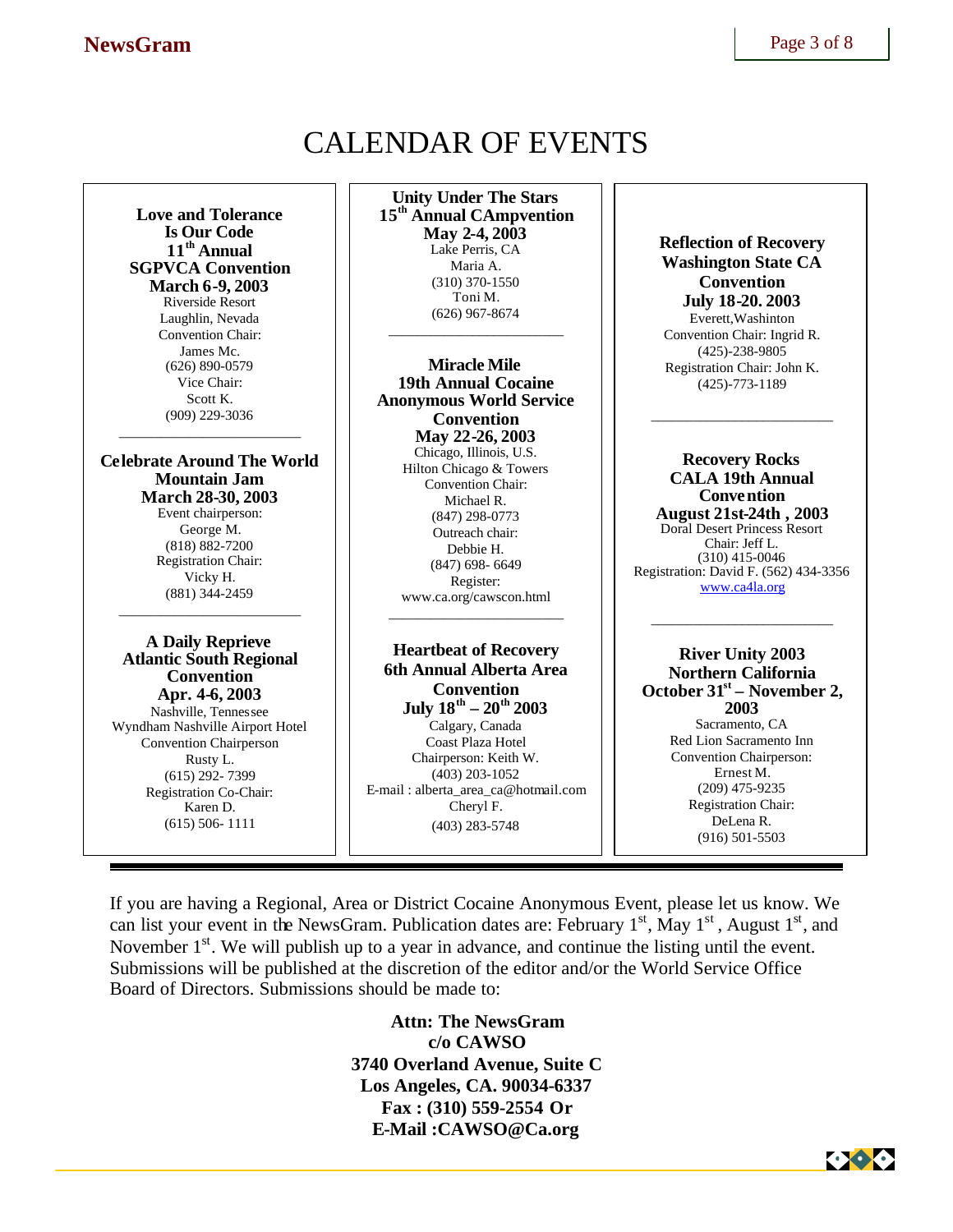

## **MIRACLE MILE 19TH ANNUAL COCAINE ANONYMOUS WORLD SERVICE CONVENTION**



### **Hilton Chicago & Towers Chicago, Illinois, U.S.**

### **May 22-26, 2003**

*Hosted by Illinois Area Cocaine Anonymous*

*Visit our web site at www.miraclemile2003.org*

The Illinois Area is honored to host The 2003 World Service Convention of Cocaine Anonymous. The purpose of the World Service Convention is to promote enthusiasm and unity within the fellowship of Cocaine Anonymous, and to work toward the continued growth of Cocaine Anonymous throughout the world through financially supporting World Services' effort to carry the message of recovery to the addict who still suffers. We will be celebrating our 19th Annual World Convention in gorgeous downtown Chicago at the Hilton Hotel. We would like to extend an invitation to all those with a "desire" to join us May 22nd through the 26th. There will be meetings and workshops throughout the day and night. Great speakers that will share their message of change and hope. Dances, entertainment, and special events are also available to round out your weekend of friendship, fellowship and recovery. Come share your experience, strength and hope with us to make this an unforgettable event.

## **SPECIAL EVENTS**

#### Boat Cruise

Enjoy the spectacular view of Chicago's skyline from Lake Michigan as you listen to great music and munch on hors d'oeuvres while fellowshipping.

#### City Trolley Tour

Tour includes on/off privileges. Board at the Art Institute just one block from the hotel. Thirteen-mile route includes Sears Tower and shopping at Water Tower Place. Explore Chicago from River North to Chicago's Museum Campus, and from State Street to Navy Pier. (Two-day package rate available.)

#### Golf Outing

We'll tee off at the beautiful Water's Edge Golf Club. Outing includes transportation to and from the course.

#### Navy Pier

Visit what was once an old shipping facility that has been turned into a wondrous place for food, fun, shopping and entertainment as well as an IMAX theatre.

#### Run the Miracle Mile

Participate in the 5K run. A separate release waiver must be signed on site.

#### Second City Comedy Club

This comedy club is second to none. The birthplace of many of the original Saturday Night Live comedians. Enjoy terrific skits and improv. Limited seating.

#### Theatre

Experience the excitement of an evening at the theatre. We will be securing a number of tickets to one of the fabulous shows in Chicago. \$75 is only a deposit to hold a ticket for you. The actual price may be slightly higher or lower. Show to be determined.

#### **LOCAL ATTRACTIONS**

#### Food

Enjoy great ethnic delicacies in areas like Greek Town, China Town, Little Italy, Old Town and the Gold Coast.

#### Museums

The Shedd Aquarium, Adler Planetarium, Field Museum of Natural History, Museum of Science and Industry, Chicago's Children's Museum, DuSable Museum, and the Art Institute are some of the many museums in Chicago.

#### Music

A smorgasbord of blues and jazz clubs awaits the music aficionado. If classical is more your style, try the Civic Opera or the Chicago Symphony Orchestra.

#### Scenery

The magnificent lakefront of Lake Michigan is home to countless parks and beaches. A ride along Lake Shore Drive provides a spectacular view of the horizon and our many harbors, or walk along the beach as a respite from summer's heat.

#### Zoos

The choices for the animal lovers among us include the Lincoln Park Zoo on the near-north side and Brookfield Zoo a few miles away in Brookfield.

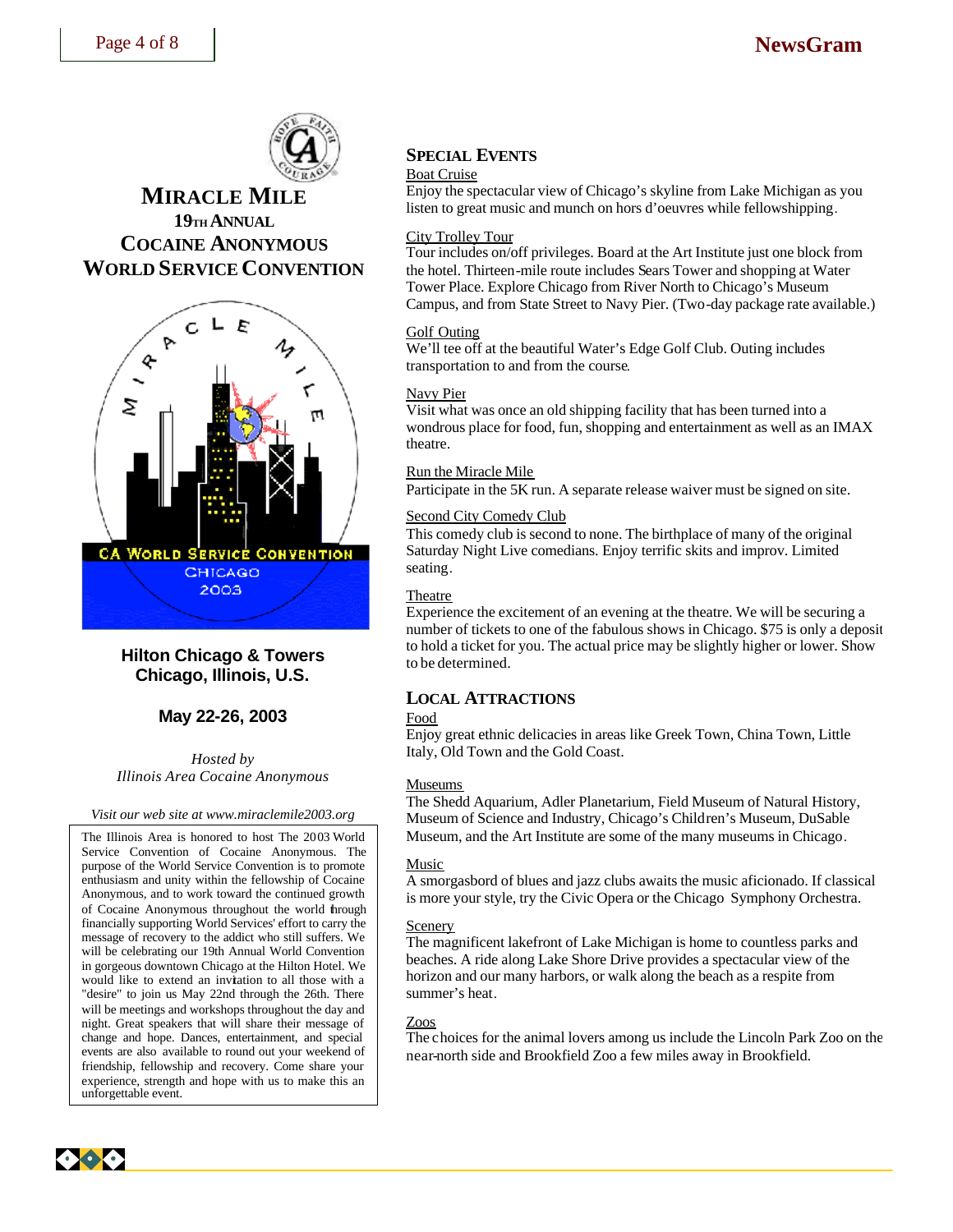*THE NEW CA STORYBOOK is in final selection process and the Literature, Chips and Format Committee needs members to participate in the process. Please join us in making these final decisions. You need only be a member of C.A. to join the committee. Please contact the LCF Chairperson by calling 310-559-5833 or by email at lcf@ca.org Thank You!*

## **CA 20th Anniversary** By Susan D.

Miami, FL

At the World Service Conference held this past August in Los Angeles, a motion was passed unanimously to observe November 18, 2002, as a day of observance commemorating the first CA meeting twenty years ago.

Morris R., Tennessee delegate, read the motion and the conference body voted with unified excitement. As near as they could to the November 18th date, Cocaine Anonymous meetings worldwide celebrated by holding fundraisers, meetings, special functions, topic speakers, or simply making special mention of this occasion. On that day, members of Cocaine Anonymous worldwide had the opportunity to acknowledge and honor this fellowship which has given so much to so many for two decades. Since that night twenty years ago, Cocaine Anonymous has grown from one meeting in Los Angeles, to thousands of meetings in many countries on several continents, every day and night of the week! New meetings are being started daily in new cities and countries and membership grows as more and more addicts come into recovery by way of Cocaine Anonymous.

## **The Greatest Show** Neil B. Westside Hollywood, CA

On November 19, 2002, I went to the greatest show in town. No, it wasn't the circus - it was the 20th anniversary of Cocaine Anonymous. CA was started in November of 1982 in Los Angeles, California. Do you remember where YOU were that day? Well, I do, I was clean and sober. My name is Neil B., and I have more than twenty-one years of sobriety. I was also asked to speak at this function, and it was an amazing experience.

Imagine men dressed in suits and women in dresses and gowns - all recovering addicts. They were all there to help CA's sobriety and to help their own sobriety. You could feel the excitement! As I looked over the huge banquet room, I saw many faces of people I have known for many years and have seen do a lot of service in Cocaine Anonymous. It was a wonderful feeling. Besides myself, we also had a speaker who is from South Central Los Angeles. She told her story and it was moving. We both spoke about being of service and about how grateful we are to be sober in CA.

Toward the end of the meeting they had the sobriety countdown. I had the most time there, but there was also one person with one day of sobriety. When that person was recognized, the room exploded into a loud chant of "keep coming back" over and over. It was electric!

Isn't it great to be clean and sober? I hope to be at the 25th anniversary too. But for now, I will be at the Cocaine Anonymous World Convention in Chicago with one of my pecan pies in hand.

## HOW ARE WE DOING?

LET US KNOW AT: NewsGram@ca.org

Something you'd like to see more of? Don't hesitate to contact us.

## **Get Published!** The NewsGram is now

accepting articles, stories, poems, cartoons, and photos for up coming NewsGram issues. Please limit your article, story or poem submission to five hundred typewritten words. Be sure to include the release form found on page 2. Submissions received later than 45 days prior to end of each quarter will be filed for future use. Submission does not guarantee publishing. Send your submission to:

> **CAWSO Attn: The NewsGram, 3740 Overland Ave. #C Los Angeles, CA 90034-6337**  *or email us at NewsGram@ca.org*

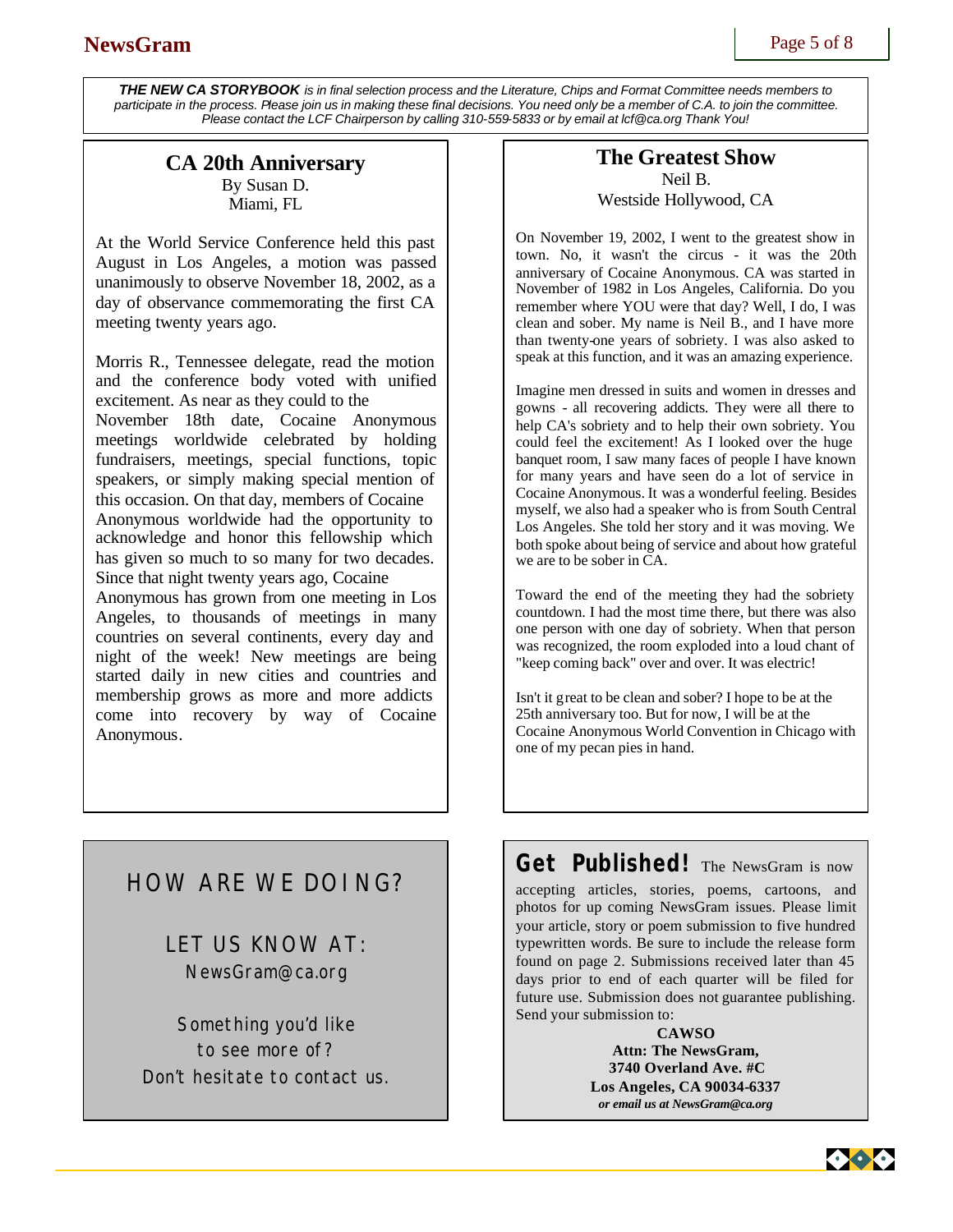## Page 6 of 8 **NewsGram**

#### **State Group Name Total Total State Group Name Total State Group Name Total** Alabama Minnesota<br>
Minnesota<br>
Anonymous Group S30.00 Archives Anonymous Group \$30.00 Anonymous Individual \$25.00 A Day and A Life \$100.00 <br>
\$100.00 CA of Minnesota \$100.00 Together We Stand \$20.00 Arizona Anonymous Individuals **\$135.00** Missouri Cocanuts Tucson **1990 Anonymous Individual 1991 Anonymous Individual 1991 S105.80** No More Delusions Meeting \$180.00 CA Men's Meeting / St. Louis \$63.70 Razor's Edge \$32.00 <br>\$20.00 End of the Line Meeting \$32.00 Saturday Night Live - Tempe  $$424.00$  Greater MO Area Women's Luncheon \$50.00 Sun Valley Intergroup \$2,100.00 In The Light Group \$30.00 Tucson Area Intergroup \$123.41 Message of Hope (Women's Mtg.) \$26.00 Tucson District CA of AZ  $$1,577.29$  St. Louis District \$100.00 Arkansas Nebraska Arkansas Area CA  $\parallel$  \$300.00 CA of Nebraska \$336.20 **California** New Jersey 7/11 Wed. Night Encinitas, CA  $\begin{array}{|c|c|c|c|c|c|} \hline \text{842.00} & \text{Hope Faith & \& Courage Group} \end{array}$  \$25.00 A New Journey Marathon \$50.00 Anonymous Individuals \$2,406.85 New Mexico Back to Basics - Fountain Valley  $$350.00$  Albuquerque CA  $$50.00$ Bagels By The Beach  $$30.00$  New Mexico Area \$150.00 \$0.00 Broken Rails Meeting \$50.00 New York CA Inland Empire Area  $$500.00$  CA of New York \$100.00 CALA Long Beach / Compton \$1,081.33 Freedom For Life Group \$25.00  $\text{CALA} / \text{SBBC}$   $$451.20$  The Last Straw Group  $$17.25$ CALA South Central District \$1,541.00 New Life at the Oaks \$131.00 CALA Westside Hollywood District  $\begin{array}{|c|c|c|c|c|c|} \hline \text{8403.96} & & \text{Return to Life Group} \end{array}$  \$39.00 Campvention **1** \$733.00 Sober Toast Group \$48.00 Carrying the Message Group \$50.00 \$50.00 Woodshed Meeting \$190.00 Central California CA \$309.00 Cigar Aficionados Group \$20.00 | Ohio Clubhouse Anonymous (560.00 A.M. Sunday Meeting \$100.00 Coo-Coo After One Puff \$240.00 Early Morning Serenity \$10.00 Cornerstone Group  $$12.00$  Exodus CA  $$15.00$ Easier Softer Way / Woodland Hills \$24.00 Hot Spot CA \$50.00 East Side Early Bird Attitude Adj - LB \$150.00 Estudios Dal Libroy \$15.00 Stahoma Freedom From Bondage \$10.00 Freedom For All Group \$25.00 Get High on Hope \$50.00 Grateful in Granada <br>
S65.00 Oregon Jacobs Ladder **\$25.11** 850.00 Rock Bottom Medford \$25.11 Living Sober Sat Night \$40.00 Living With Principles **\$40.00** Pennsylvania Mon. Nite La Cienega Park \$80.00 **Anonymous Individuals** \$0.74 Men's Retreat \$20.00 CA PA/NJ/DE \$50.00 Never Too Late Meeting \$1.92 Moon Friday Night Group \$20.00 OCCA \$400.00 Sense of Direction Meeting \$50.00 Oldtimers / Newcomers Tarzana \$10.00 Realm of the Spirit  $\$60.00$  Tennessee

Relapse Prevention On The Strip \$20.00 T TACCA \$100.00

## **7 th Tradition Donations July to December 2002**

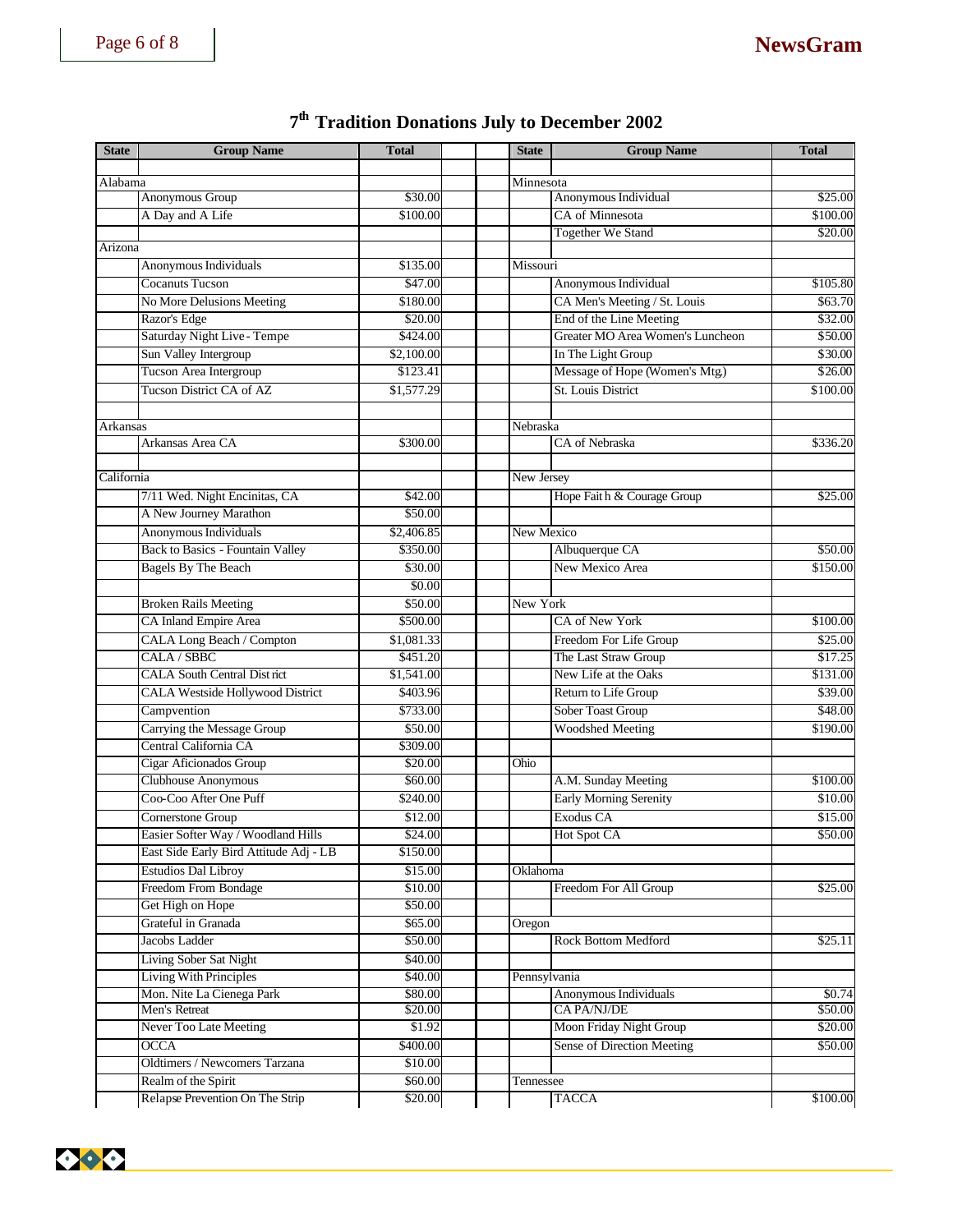| <b>State</b> | <b>Group Name</b>                                | <b>Total</b>      | <b>State</b>         | <b>Group Name</b>                                                    | <b>Total</b>        |
|--------------|--------------------------------------------------|-------------------|----------------------|----------------------------------------------------------------------|---------------------|
|              | California (continued)                           |                   |                      | Tennessee (continued)                                                |                     |
|              | Sacramento District                              | \$222.36          |                      | There is a Solution Group                                            | \$141.00            |
|              | San Diego CA                                     | \$2,500.00        |                      |                                                                      |                     |
|              | San Diego Pl                                     | \$5.12            | Texas                |                                                                      |                     |
|              | San Gabriel-Pomona Valley CA                     | \$45.70           |                      | Anonymous Individual                                                 | \$37.30             |
|              | Santa Cruz District                              | \$450.00          |                      | <b>Irving Texas CA</b>                                               | \$50.00             |
|              | Saturday Noon WEHO Park                          | \$25.00           |                      | Positive Vibes Group, San Antonio                                    | \$250.00            |
|              | Sonoma County Intergroup                         | \$129.00          |                      | Primary Purpose Group                                                | \$18.98             |
|              | South Bay Service District                       | \$420.00          |                      | Recovery Text, Austin                                                | \$0.00              |
|              | <b>Speak Easy Meeting</b>                        | \$70.00           |                      | <b>Texas Area Service Committees</b>                                 | \$573.90            |
|              | <b>U Will Know</b>                               | \$150.00          |                      | There's Hope Without Dope                                            | \$50.00             |
|              | <b>WSO Board Meeting</b>                         | \$170.12          |                      |                                                                      |                     |
|              |                                                  |                   | Utah                 |                                                                      |                     |
| Colorado     |                                                  |                   |                      | Speedbumps                                                           | \$65.73             |
|              | Cocanuts Meeting / Denver                        | \$35.00           |                      | Utah Service Area                                                    | \$500.00            |
|              | Denver District Entertainment Committee          |                   |                      |                                                                      |                     |
|              | <b>Denver District Meeting</b>                   | \$187.48          | Virginia             |                                                                      |                     |
|              | Dragon's Den Meeting                             | \$105.70          |                      | New Life Group                                                       | \$25.00             |
|              | Hope Faith & Courage                             | \$10.00           |                      |                                                                      |                     |
|              | Nirvana Meeting                                  | \$167.10          | Washington           |                                                                      |                     |
|              | <b>Practicin' Principles</b>                     | \$5.00            |                      | <b>Blade Runners- Mt Vernon</b>                                      | \$30.00             |
|              | Promises Group<br>Recovering Snowflakes District | \$82.50           |                      | <b>Boulder Busters - Kirkland</b><br>District 3, Washington State CA | \$40.00             |
|              | Relapse Prevention 101                           | \$68.78<br>\$5.00 |                      | <b>Washington State CA</b>                                           | \$41.30<br>\$540.00 |
|              | So. Dist. Entertainment - Golf Tourn.            | \$351.00          |                      |                                                                      |                     |
|              |                                                  |                   | Wisconsin            |                                                                      |                     |
| Florida      |                                                  |                   |                      | Coo-Coo After One Puff Too                                           | \$100.00            |
|              | Atlantic South Regional Convention               | \$3,000.00        |                      | First Things First, West Allis                                       | \$95.00             |
|              | <b>Changed Attitudes Group</b>                   | \$25.00           |                      | <b>Higher Powered Meeting</b>                                        | \$30.00             |
|              | Clean By Any Means                               | \$1.10            |                      | Keeping It Simple                                                    | \$24.31             |
|              | District 8 / Fort Myers                          | \$300.00          |                      | Meeting of the Century - Waukesha                                    | \$62.14             |
|              | Florida Area CA                                  | \$1,062.61        |                      | Menomonee Falls Group                                                | \$70.00             |
|              | Greater Gulf Coast Panhandle District            | \$50.00           |                      | Razor's Edge                                                         | \$170.00            |
|              | Sober In South Beach                             | \$15.00           |                      | Sunday Morning Big Book Meeting                                      | \$30.00             |
|              |                                                  |                   |                      | Sunday Night Strength - Milwaukee                                    | \$27.93             |
| Georgia      |                                                  |                   |                      | Uncola Group (Friday) Milwaukee                                      | \$78.00             |
|              | Anonymous Individuals                            | \$76.15           |                      |                                                                      |                     |
|              | Georgia Area                                     | \$3,000.00        | <b>International</b> |                                                                      |                     |
|              | Metro Atlanta                                    | \$3,000.00        |                      |                                                                      |                     |
|              | Over the Hump Without a Bump                     | \$98.00           |                      | Anonymous Individual - CANADA                                        | \$40.00             |
|              | Quarter Mile Group                               | \$10.00           |                      | Cocainomanes Anonymes Quebec, CD                                     | \$300.00            |
|              | Spiritual Awakenings                             | \$74.44           |                      | La Nature Exacte Quebec, CD                                          | \$291.98            |
|              | Today's Hope, Atlanta                            | \$19.82           |                      | There is Hope, Mexico                                                | \$13.11             |
|              | Westside                                         | \$43.50           |                      | CA in the UK                                                         | \$4,400.00          |
|              |                                                  |                   |                      |                                                                      |                     |
| Idaho        |                                                  |                   |                      | <b>Online Meetings</b>                                               |                     |
|              | Anonymous Individual                             | \$20.00           |                      |                                                                      |                     |
|              | CA of Idaho Area                                 | \$290.00          |                      | HFC@cocano.org                                                       | \$175.00            |
|              | <b>Comedy Central Meeting</b>                    | \$20.00           |                      | Online Service Area                                                  | \$325.00            |
|              | <b>Magic Valley CA District</b>                  | \$300.00          |                      | <b>SIS Online Meeting</b>                                            | \$12.30             |
| Illinois     |                                                  |                   |                      | <b>Birthday Donations</b>                                            |                     |
|              | CA Illinois Area                                 | \$1,800.00        |                      | Anonymous Individual, Phoenix AZ                                     | \$100.00            |
|              | CA NorthWest Suburban District                   | \$1,594.94        |                      | Anonymous Individual, Valencia CA                                    | \$18.00             |
|              | CA S&W District Hinsdale                         | \$100.00          |                      | Anonymous Individual, Portland OR                                    | \$6.00              |
|              | Fresh Start Group                                | \$25.00           |                      | Anonymous Individual, Redmond, WA                                    | \$116.87            |
|              |                                                  |                   |                      | Come Alive Group, Redondo CA                                         | \$193.00            |
| Indianapolis |                                                  |                   |                      |                                                                      |                     |
|              | CA of Fort Wayne                                 | \$221.91          |                      | <b>Wish List Donation</b>                                            |                     |
|              | CA Young People's Group                          | \$35.00           |                      | Anonymous, Los Angeles CA                                            | \$100.00            |
|              | Live or Die Group                                | \$55.00           |                      |                                                                      |                     |

*7 th Tradition Donations July to December 2002 (continued)*